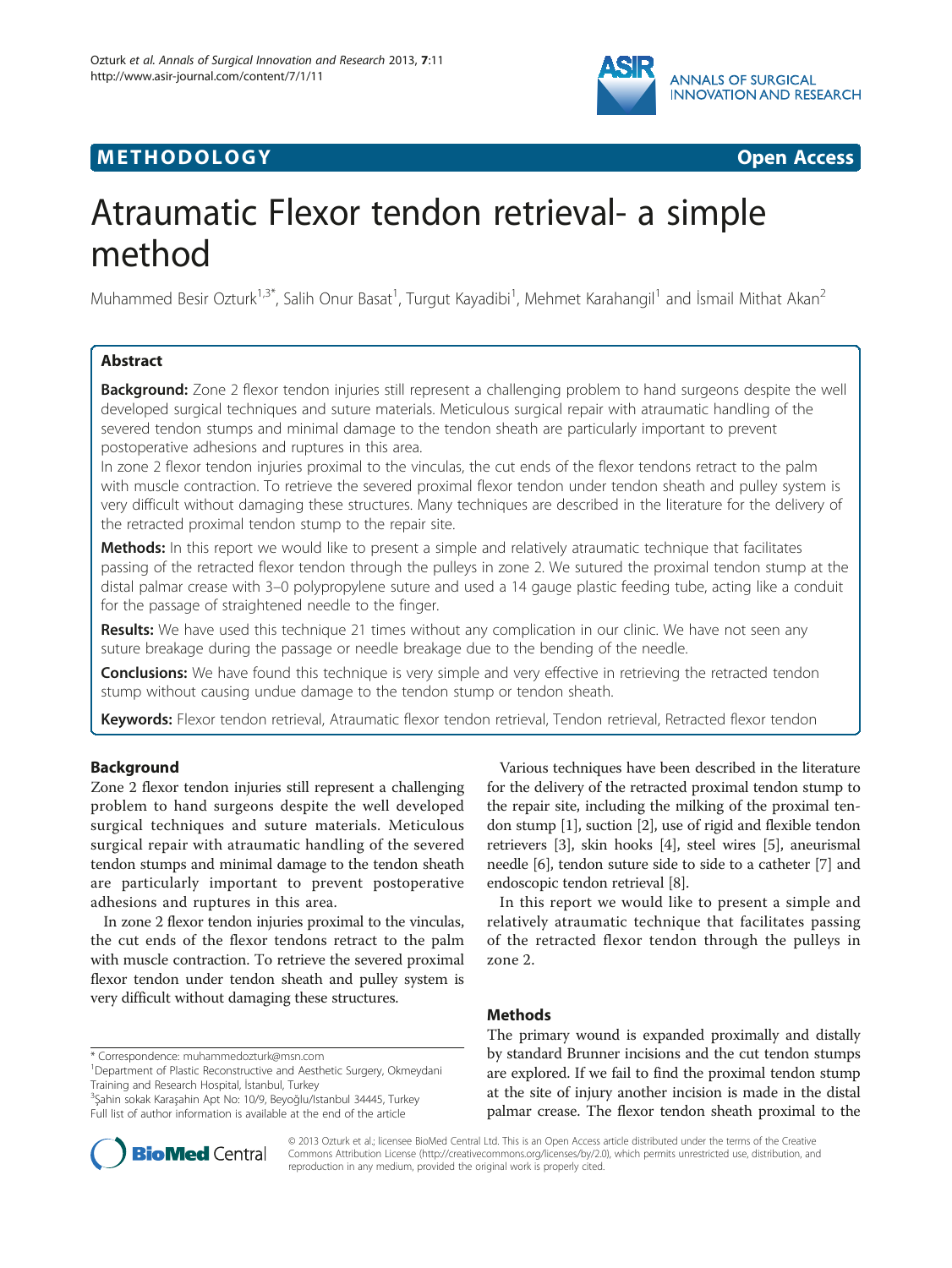

A1 pulley is opened by a transvers incision. The retracted tendon is exposed and it is delivered outside the skin. Next bullet end of an 8-French (F) suction catheter is passed through the opened proximal tendon sheath distally until it exits through the distal tendon sheath at the repair place. The permanent half modified Kessler suture is placed in it with 3–0 polypropylene suture (Figure 1). The curved suture needle is straightened with fine forceps (Figure 2). The bullet end is cut so the catheter is ready to be used as a tunnel under the tendon sheath. The straightened needle and the distal end of the suture are threaded through the catheter by hand (Figure [3](#page-2-0)). The distal end of suture should be threaded through the catheter till it exits the distal end of it. The insertion of the needle into the catheter is enough and the complete passage of the needle through the catheter is not necessary. The full insertion of the proximal end of the needle into the catheter is important to prevent the damage to the tendon sheath during the passage. The length of the sutures should be adjusted well so that once the catheter is taken out from the finger, the needle and the distal end of the suture should be reach to the repair place.

With gentle traction on suture ends and with the help of a fine forceps, the cut end of the proximal tendon is inserted in the tendon sheath at the distal palmar crease. With continuous gentle traction, the tendon is delivered into the finger (Figure [4\)](#page-2-0). The proximal tendon is fixed in place by 25-gauge needle. Distal stump is usually identified by flexing the distal interphalangeal joint. The straightened needle is curved again and the other half of the Kessler suture is completed. The epitendinous suture is then completed with 6.0 polypropylene suture.

If the proximal tendon stump further retracts into the palm and we fail to find it at the distal palmar crease, a third incision is made in the wrist crease. The retracted tendon is explored and once it is found, it is delivered outside the skin at the wrist. We have found it difficult to bring the tendon stump from wrist to the repair site directly, because of the excessive tension on the suture. So, using the same technique as described above, the proximal tendon stump is first retrieved from the wrist to the distal palmar crease. It is then retrieved from distal palmar crease to the repair place.



Figure 2 The curved suture needle is straightened with fine forceps.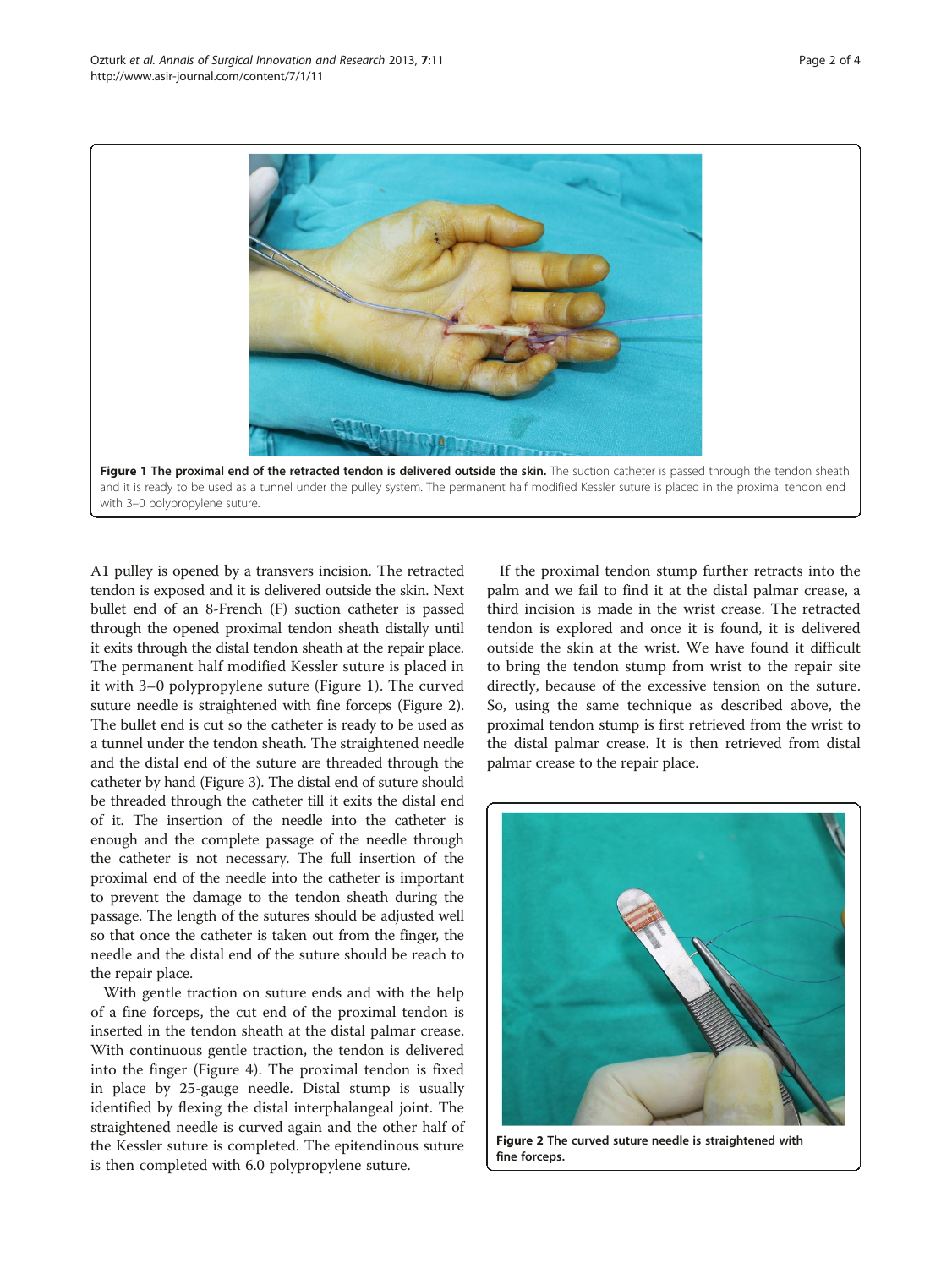<span id="page-2-0"></span>

## Results and discussion

Flexor tendon repair in zone 2 requires an atraumatic tendon retrieval technique with meticulous handling of the tendon stumps and minimal damage to the tendon sheath because of the problematic tendon healing nature of this zone.

There are various techniques for flexor tendon retrieval beneath the pulleys. Rigid and flexible tendon retrievers create additional crush injury to the severed tendon stump which causes additional fibrosis and altered tendon healing [\[4,5\]](#page-3-0). The suction catheter we use is very inert and only needs to be passed once through the sheath. It has a smooth surface and its bullet end does not damage the tendon sheath.

Hettiaratchy and Titley described placing a core suture in the tendon stump and using an aneurysm needle to thread these sutures through the pulleys and pull the tendon out with this sutures [\[7](#page-3-0)]. This technique is not suitable to use for tendons retracted to palm and requires additional windowing of the sheath which means additional damage. The suction catheter we use is readily available in the operating room and it is long enough to reach the distal palmar crease.

Other methods, passing a silastic tube through the tendon sheath and then suturing the proximal tendon stump to the tube side to side, end to end or placing the tendon within its lumen have been described [\[7,9,10](#page-3-0)]. But all these methods create a bulky mass which may